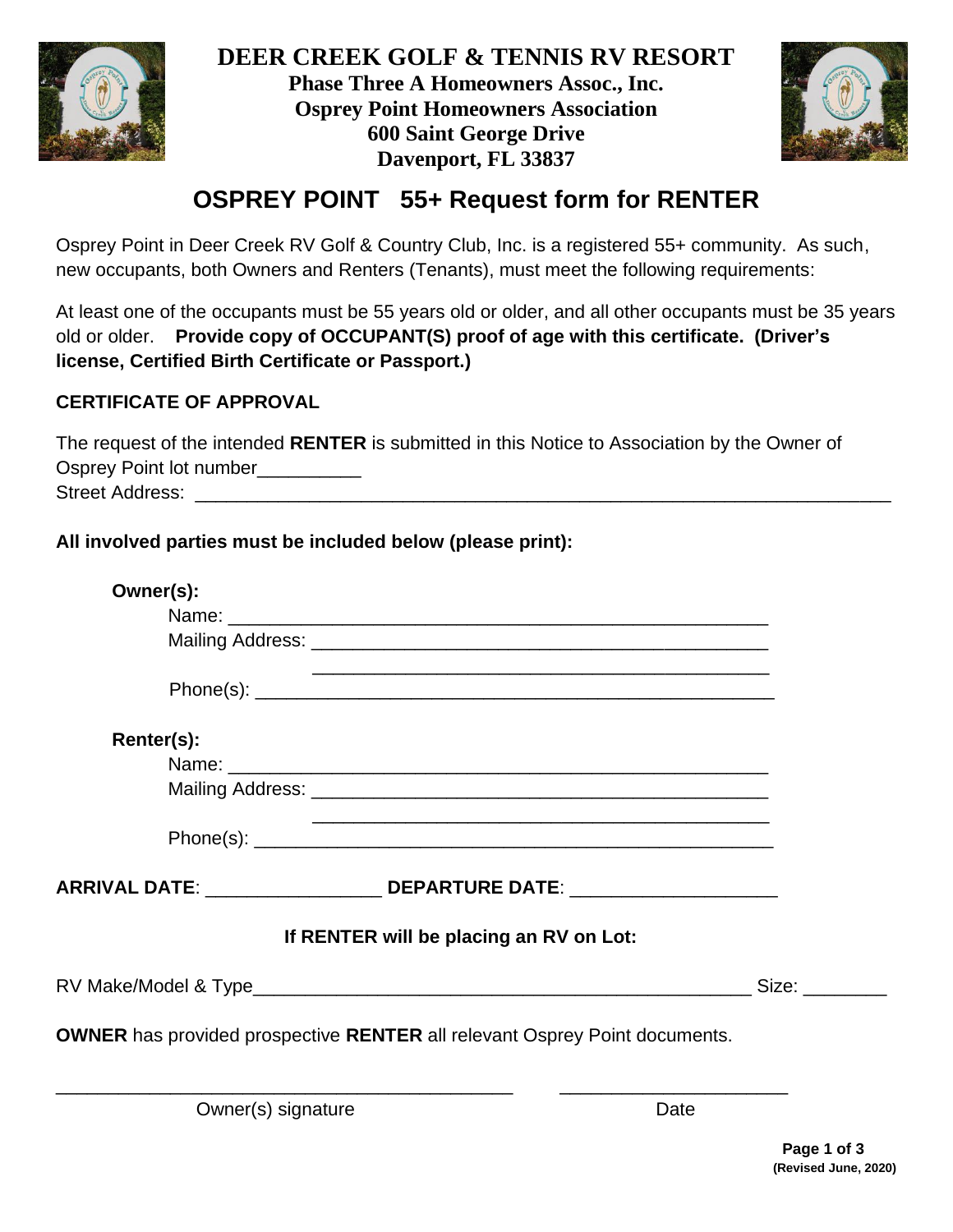**RENTER** has read and agrees to comply with all Osprey Point documents that go with the land and the Rules, Regulations and Building Specifications.

| (Renter signature) | (Renter signature) | Date |
|--------------------|--------------------|------|

All prospective occupants must certify that they comply with this requirement. In the event that a prospective renter cannot certify that they will comply with this requirement, the owner may request that the Osprey Point HOA Board waive one or both of these requirements as allowed under the HOPA of 1995. The Osprey Point HOA Board, in its sole and absolute discretion, shall accept or reject such waiver request.

After 10% of lots are occupied with someone under 55, we will no longer accept applications from anyone else.

I/We certify that lot #\_\_\_\_\_\_\_\_\_\_\_\_\_\_ street address \_\_\_\_\_\_\_\_\_\_\_ will be occupied by at least one person 55 or older and all other occupants (not guests) will be at least 35 years old.

(Owner signature) (Renter signature)

I/We do not meet the requirements set forth above and would like to request the Osprey Point HOA Board waive the following requirement(s)

\_\_\_\_\_\_\_\_\_\_\_\_\_\_\_\_\_\_\_\_\_\_\_\_\_\_\_\_\_\_\_\_\_\_\_\_\_\_\_\_\_\_\_\_\_\_\_\_\_\_\_\_\_\_\_\_\_\_\_\_\_\_\_\_\_\_\_\_\_\_\_\_\_\_\_\_\_\_\_\_ \_\_\_\_\_\_\_\_\_\_\_\_\_\_\_\_\_\_\_\_\_\_\_\_\_\_\_\_\_\_\_\_\_\_\_\_\_\_\_\_\_\_\_\_\_\_\_\_\_\_\_\_\_\_\_\_\_\_\_\_\_\_\_\_\_\_\_\_\_\_\_\_\_\_\_\_\_\_\_\_ \_\_\_\_\_\_\_\_\_\_\_\_\_\_\_\_\_\_\_\_\_\_\_\_\_\_\_\_\_\_\_\_\_\_\_\_\_\_\_\_\_\_\_\_\_\_\_\_\_\_\_\_\_\_\_\_\_\_\_\_\_\_\_\_\_\_\_\_\_\_\_\_\_\_\_\_\_\_\_\_ \_\_\_\_\_\_\_\_\_\_\_\_\_\_\_\_\_\_\_\_\_\_\_\_\_\_\_\_\_\_\_\_\_\_\_\_\_\_\_\_\_\_\_\_\_\_\_\_\_\_\_\_\_\_\_\_\_\_\_\_\_\_\_\_\_\_\_\_\_\_\_\_\_\_\_\_\_\_\_\_ \_\_\_\_\_\_\_\_\_\_\_\_\_\_\_\_\_\_\_\_\_\_\_\_\_\_\_\_\_\_\_\_\_\_\_\_\_\_\_\_\_\_\_\_\_\_\_\_\_\_\_\_\_\_\_\_\_\_\_\_\_\_\_\_\_\_\_\_\_\_\_\_\_\_\_\_\_\_\_\_

\_\_\_\_\_\_\_\_\_\_\_\_\_\_\_\_\_\_\_\_\_\_\_\_\_\_\_\_\_\_\_\_\_ \_\_\_\_\_\_\_\_\_\_\_\_\_\_\_\_\_\_\_\_\_\_\_\_\_\_\_\_\_\_\_

*A minimum of 5 days is required to process this paperwork*

Approved HOA President or Director Date

 $\frac{1}{\sqrt{2}}$  ,  $\frac{1}{\sqrt{2}}$  ,  $\frac{1}{\sqrt{2}}$  ,  $\frac{1}{\sqrt{2}}$  ,  $\frac{1}{\sqrt{2}}$  ,  $\frac{1}{\sqrt{2}}$  ,  $\frac{1}{\sqrt{2}}$  ,  $\frac{1}{\sqrt{2}}$  ,  $\frac{1}{\sqrt{2}}$  ,  $\frac{1}{\sqrt{2}}$  ,  $\frac{1}{\sqrt{2}}$  ,  $\frac{1}{\sqrt{2}}$  ,  $\frac{1}{\sqrt{2}}$  ,  $\frac{1}{\sqrt{2}}$  ,  $\frac{1}{\sqrt{2}}$